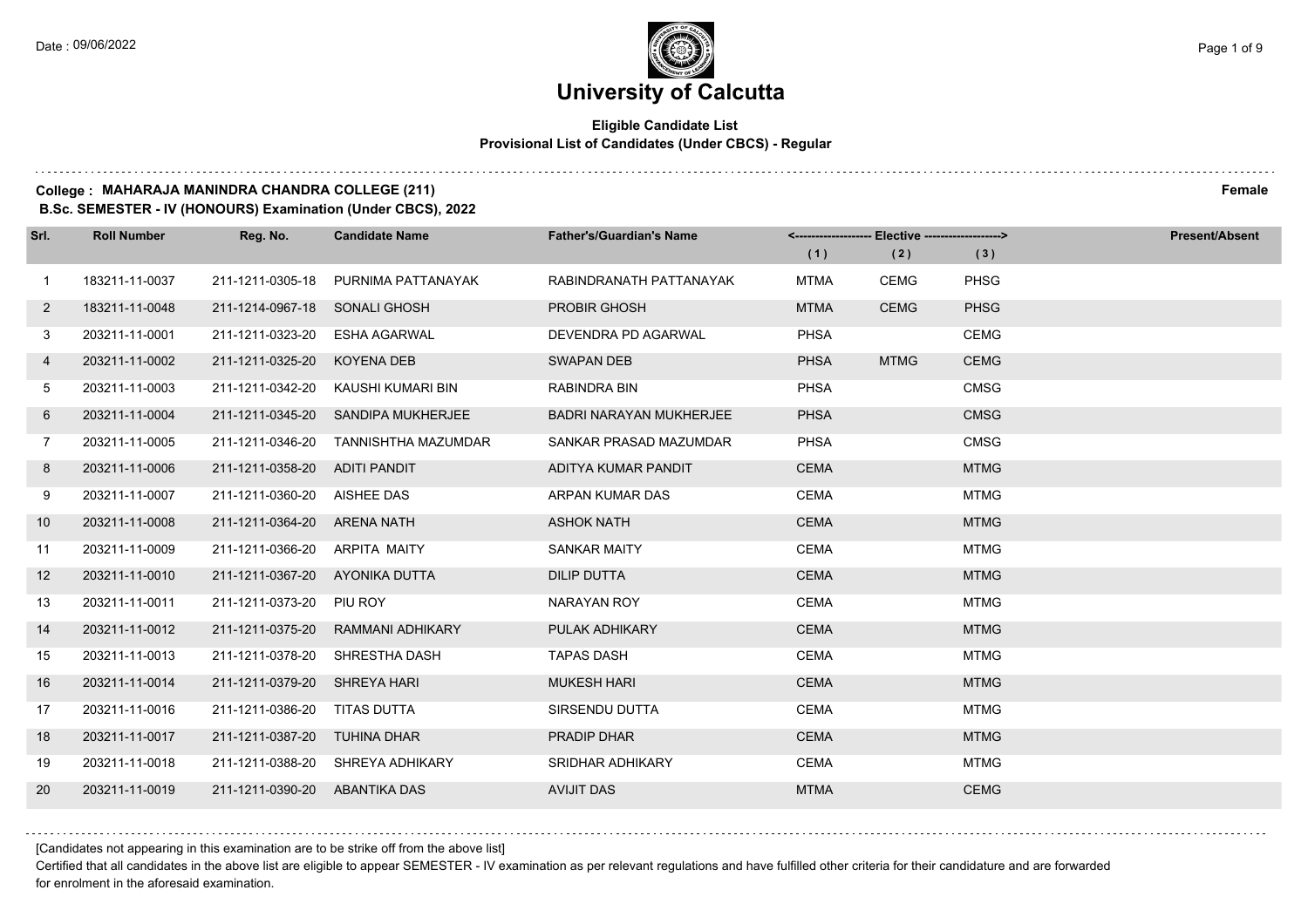### **Eligible Candidate List Provisional List of Candidates (Under CBCS) - Regular**

### **College : MAHARAJA MANINDRA CHANDRA COLLEGE (211) Female**

**B.Sc. SEMESTER - IV (HONOURS) Examination (Under CBCS), 2022**

| Srl. | <b>Roll Number</b> | Reg. No.                        | <b>Candidate Name</b>            | <b>Father's/Guardian's Name</b>   |             | <------------------- Elective -------------------> |             | Present/Absent |
|------|--------------------|---------------------------------|----------------------------------|-----------------------------------|-------------|----------------------------------------------------|-------------|----------------|
|      |                    |                                 |                                  |                                   | (1)         | (2)                                                | (3)         |                |
| 21   | 203211-11-0020     | 211-1211-0394-20                | <b>CHIRASHREE SEAL</b>           | <b>ANIL SEAL</b>                  | <b>MTMA</b> |                                                    | CEMG        |                |
| 22   | 203211-11-0021     | 211-1211-0395-20                | <b>MAMONI KHATUN</b>             | <b>ABUSAMA MONDAL</b>             | <b>MTMA</b> |                                                    | <b>CEMG</b> |                |
| 23   | 203211-11-0022     | 211-1211-0405-20                | NIKITA SWARNAKAR                 | NIRANJAN SWARNAKAR                | <b>MTMA</b> |                                                    | <b>CMSG</b> |                |
| 24   | 203211-11-0023     | 211-1211-0413-20 SREYA MAITY    |                                  | <b>KALLOL MAITY</b>               | <b>MTMA</b> |                                                    | <b>STSG</b> |                |
| 25   | 203211-11-0024     | 211-1211-0415-20                | <b>TOMOSHA DEY</b>               | PARIMAL DEY                       | <b>MTMA</b> |                                                    | <b>STSG</b> |                |
| 26   | 203211-11-0025     |                                 | 211-1211-0416-20 SHREYASEE GHOSH | <b>TARUN KANTI GHOSH</b>          | <b>ECOA</b> |                                                    | <b>STSG</b> |                |
| 27   | 203211-11-0026     | 211-1211-0418-20 RONITA DAS     |                                  | <b>GOUTAM DAS</b>                 | <b>ECOA</b> |                                                    | <b>JORG</b> |                |
| 28   | 203211-11-0027     | 211-1211-0421-20 OYINDRILA PAIK |                                  | <b>GOUTAM PAIK</b>                | <b>ECOA</b> |                                                    | <b>PLSG</b> |                |
| 29   | 203211-11-0028     | 211-1211-0422-20                | PIYAN ACHARYYA                   | RATAN KUMAR ACHARYYA              | <b>ECOA</b> |                                                    | <b>STSG</b> |                |
| 30   | 203211-11-0029     | 211-1211-0424-20 SALONI MONDOL  |                                  | <b>CYRIL MONDOL</b>               | <b>ECOA</b> |                                                    | <b>PLSG</b> |                |
| 31   | 203211-11-0030     | 211-1211-0425-20 ADRIKA BANIK   |                                  | PRAN KISHOR BANIK                 | <b>ECOA</b> |                                                    | <b>STSG</b> |                |
| 32   | 203211-11-0031     | 211-1211-0428-20                | PRERANA SAHA                     | LATE BIMAL CHANDRA SAHA           | <b>ECOA</b> |                                                    | <b>STSG</b> |                |
| 33   | 203211-11-0033     | 211-1211-0434-20                | JAYEE CHANDA                     | <b>MANAS CHANDA</b>               | <b>ECOA</b> |                                                    | <b>STSG</b> |                |
| 34   | 203211-11-0034     | 211-1211-0436-20 ANIMA MAHATO   |                                  | PASHUPATI MAHATO                  | <b>CMSA</b> |                                                    | <b>ELTG</b> |                |
| 35   | 203211-11-0035     |                                 | 211-1211-0444-20 ADRITA BARDHAN  | RATAN CHANDRA BARDHAN             | <b>CMSA</b> |                                                    | <b>PHSG</b> |                |
| 36   | 203211-11-0036     | 211-1211-0446-20 ASMITA BAG     |                                  | <b>SREEMANTA BAG</b>              | <b>CMSA</b> |                                                    | <b>PHSG</b> |                |
| 37   | 203211-11-0037     | 211-1211-0449-20                | <b>BRISTI BHATTACHARJEE</b>      | <b>TUSHAR KANTI BHATTACHARJEE</b> | <b>CMSA</b> |                                                    | <b>PHSG</b> |                |
| 38   | 203211-11-0038     | 211-1211-0451-20                | PREETI DHAR                      | NANDA KISHORE DHAR                | <b>CMSA</b> |                                                    | <b>PHSG</b> |                |
| 39   | 203211-11-0039     | 211-1211-0464-20 SURAVI BASU    |                                  | DIBYENDU KUMAR BASU               | <b>CMSA</b> |                                                    | <b>ELTG</b> |                |
| 40   | 203211-11-0040     |                                 | 211-1211-0465-20 TANDRA MALLICK  | <b>RABI MALLICK</b>               | <b>CMSA</b> |                                                    | <b>PHSG</b> |                |

[Candidates not appearing in this examination are to be strike off from the above list]

Certified that all candidates in the above list are eligible to appear SEMESTER - IV examination as per relevant regulations and have fulfilled other criteria for their candidature and are forwarded for enrolment in the aforesaid examination.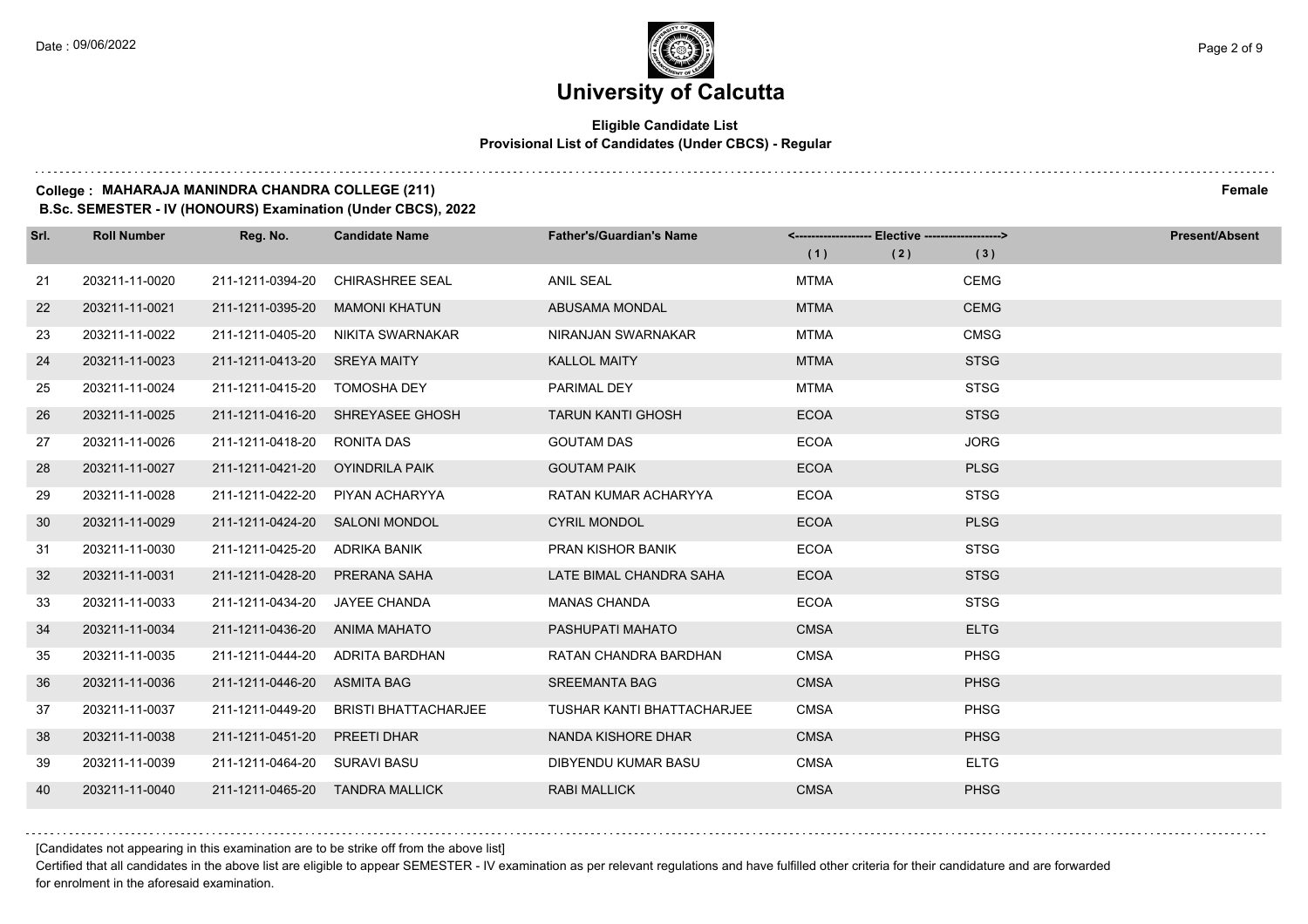### **Eligible Candidate List Provisional List of Candidates (Under CBCS) - Regular**

### **College : MAHARAJA MANINDRA CHANDRA COLLEGE (211) Female**

**B.Sc. SEMESTER - IV (HONOURS) Examination (Under CBCS), 2022**

| Srl. | <b>Roll Number</b> | Reg. No.         | <b>Candidate Name</b> | <b>Father's/Guardian's Name</b> | Elective -------------------><br><-------------------- |             |             | <b>Present/Absent</b> |
|------|--------------------|------------------|-----------------------|---------------------------------|--------------------------------------------------------|-------------|-------------|-----------------------|
|      |                    |                  |                       |                                 | (1)                                                    | (2)         | (3)         |                       |
| 41   | 203211-11-0041     | 211-1211-0466-20 | <b>TANISHA ROY</b>    | <b>ANJAN ROY</b>                | <b>CMSA</b>                                            |             | <b>ELTG</b> |                       |
| 42   | 203211-11-0042     | 211-1211-0468-20 | ANUSKA SAHA           | <b>DILIP SAHA</b>               | <b>CMSA</b>                                            |             | <b>STSG</b> |                       |
| 43   | 203211-11-0043     | 211-1211-0471-20 | <b>SOUMILI RAY</b>    | <b>LATE SUDIPTA RAY</b>         | <b>CMSA</b>                                            |             | <b>PHSG</b> |                       |
| 44   | 203211-11-0044     | 211-1211-0472-20 | <b>SIMRAN GAIN</b>    | <b>SAMIR GAIN</b>               | <b>CMSA</b>                                            |             | <b>PHSG</b> |                       |
| 45   | 203211-11-0046     | 211-1212-0440-20 | KRITTIKA KAR          | <b>KAMAL KAR</b>                | <b>CMSA</b>                                            | <b>MTMG</b> | <b>ELTG</b> |                       |
| 46   | 203211-11-0047     | 211-1212-0452-20 | RIMPA RAJBANSHI       | <b>BHOLA RAJBANSHI</b>          | <b>CMSA</b>                                            |             | <b>PHSG</b> |                       |
| 47   | 203211-11-0050     | 211-1212-0456-20 | <b>SIMA MONDAL</b>    | <b>GOUR MONDAL</b>              | <b>CMSA</b>                                            |             | <b>PHSG</b> |                       |
| 48   | 203211-11-0051     | 211-1213-0419-20 | ARATRIKA BARUA        | SAUMITRA BARUA                  | <b>ECOA</b>                                            |             | <b>PLSG</b> |                       |
| 49   | 203211-11-0053     | 211-1214-0374-20 | PIYALI RUDRA          | SUBRATA KUMAR RUDRA             | <b>CEMA</b>                                            |             | <b>MTMG</b> |                       |
| 50   | 203211-11-0055     | 211-1214-0447-20 | AVA RANI PAL          | <b>PRATAP PAL</b>               | <b>CMSA</b>                                            |             | <b>PHSG</b> |                       |
| 51   | 203211-11-0056     | 211-1215-0327-20 | NUHA IRANI            | <b>SK ABDUL MANNAN</b>          | <b>PHSA</b>                                            |             | <b>CEMG</b> |                       |
| 52   | 203211-11-0057     | 211-1215-0406-20 | SAJDAH ANJUM          | <b>ASLAM IQBAL</b>              | <b>MTMA</b>                                            |             | <b>CMSG</b> |                       |
| 53   | 203211-11-0058     | 211-1211-1076-20 | <b>NEHA CHANDRA</b>   | <b>MANINDRA CHANDRA</b>         | <b>PHSA</b>                                            |             | <b>CMSG</b> |                       |
| 54   | 203211-11-0059     | 211-1211-1078-20 | AHANA MANNA           | <b>MRITYUNJOY MANNA</b>         | <b>CMSA</b>                                            |             | <b>ELTG</b> |                       |
| 55   | 203211-11-0060     | 211-1211-1079-20 | RIMA DUTTA            | <b>BABUL KRISHNA DUTTA</b>      | <b>CMSA</b>                                            | <b>MTMG</b> | <b>PHSG</b> |                       |

[Candidates not appearing in this examination are to be strike off from the above list]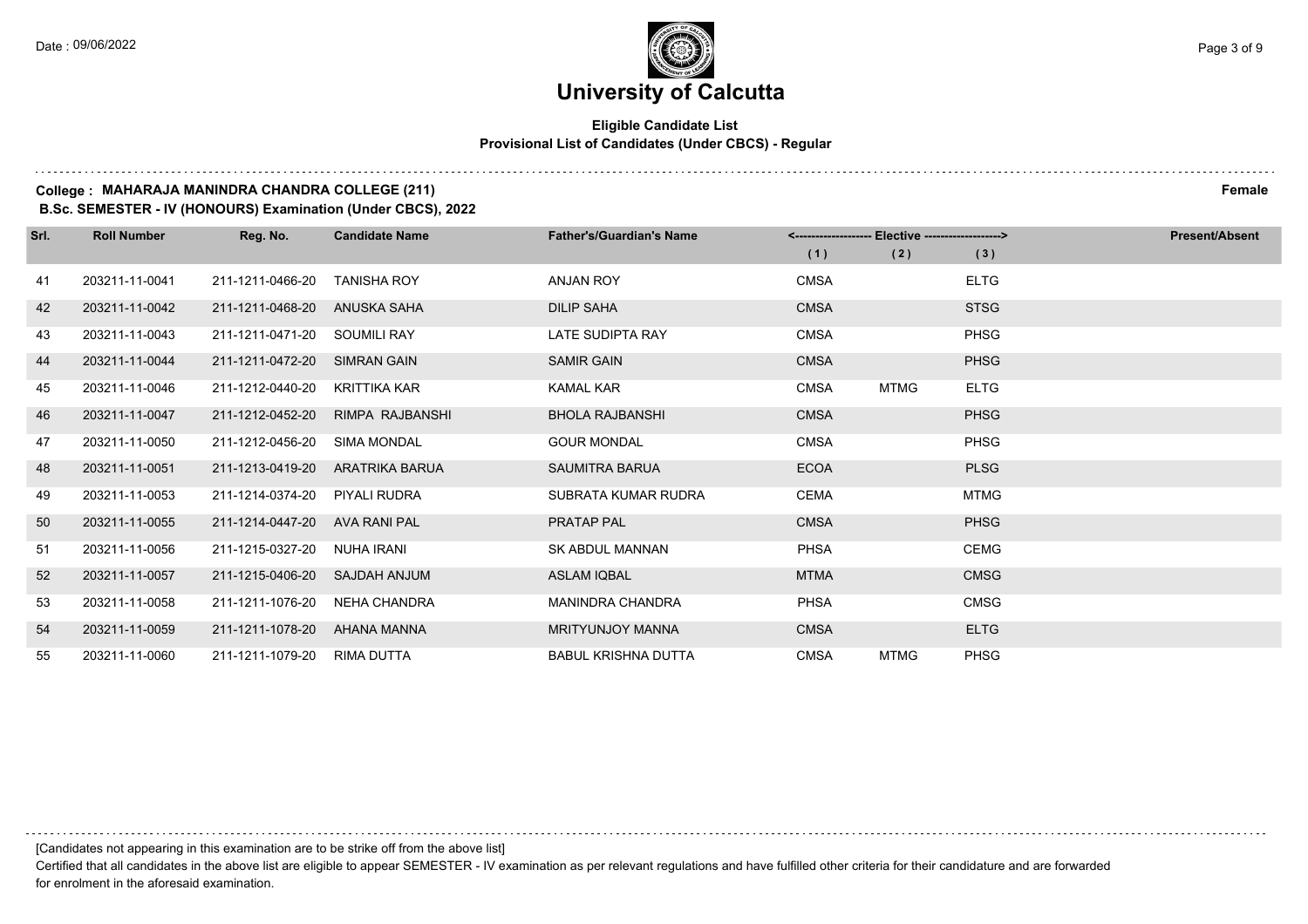### **Eligible Candidate List Provisional List of Candidates (Under CBCS) - Regular**

### **College : MAHARAJA MANINDRA CHANDRA COLLEGE (211) Male**

**B.Sc. SEMESTER - IV (HONOURS) Examination (Under CBCS), 2022**

| Srl.                  | <b>Roll Number</b> | Reg. No.                      | <b>Candidate Name</b>               | <b>Father's/Guardian's Name</b> |             | <------------------- Elective ------------------> |             | <b>Present/Absent</b> |
|-----------------------|--------------------|-------------------------------|-------------------------------------|---------------------------------|-------------|---------------------------------------------------|-------------|-----------------------|
|                       |                    |                               |                                     |                                 | (1)         | (2)                                               | (3)         |                       |
| $\mathbf{1}$          | 183211-21-0007     | 211-1111-0280-18              | <b>ARIJIT MUKHERJEE</b>             | UTTAM MUKHERJEE                 | <b>CEMA</b> | <b>MTMG</b>                                       | <b>PHSG</b> |                       |
| $\mathbf{2}^{\prime}$ | 183211-21-0018     | 211-1111-0295-18              | ANIRBAN SARKAR                      | SUNIL KUMAR SARKAR              | <b>CEMA</b> |                                                   | <b>PHSG</b> |                       |
| 3                     | 183211-21-0083     | 211-1112-0314-18              | MONAJIT MISTRI                      | <b>PRANOB MISTRI</b>            | <b>MTMA</b> |                                                   | <b>PHSG</b> |                       |
| 4                     | 183211-21-0092     | 211-1114-0965-18 SUMIT MISTRI |                                     | <b>MADAN LAL MISTRI</b>         | <b>MTMA</b> | <b>PHSG</b>                                       | <b>CMSG</b> |                       |
| 5                     | 183211-21-0110     | 211-1111-0903-18              | MD RAZI AHMAD                       | <b>MD AZEEM</b>                 | <b>PHSA</b> | <b>MTMG</b>                                       | <b>ELTG</b> |                       |
| 6                     | 193211-21-0025     | 211-1111-0345-19              | AKASH CHOWDHARY                     | <b>DADAN CHOWDHARY</b>          | <b>CMSA</b> | <b>MTMG</b>                                       | <b>ELTG</b> |                       |
| $\overline{7}$        | 193211-21-0032     |                               | 211-1111-0355-19 SIDDHARTH AGARWAL  | Sanjeeb Agarwal                 | <b>CMSA</b> | <b>MTMG</b>                                       |             |                       |
| 8                     | 193211-21-0035     |                               | 211-1111-0359-19 VIVEK KUMAR SHARMA | <b>SHRIKANT SHARMA</b>          | <b>CMSA</b> | <b>MTMG</b>                                       | <b>ELTG</b> |                       |
| 9                     | 193211-21-0047     |                               | 211-1111-0328-19 SOHAM KUMAR DAS    | LATE PRABIR KUMAR DAS           | <b>ECOA</b> | <b>MTMG</b>                                       | <b>STSG</b> |                       |
| 10                    | 193211-21-0070     | 211-1114-0371-19              | SAHID REZA                          | AJIJUR RAHAMAN                  | <b>MTMA</b> | <b>CEMG</b>                                       | <b>PHSG</b> |                       |
| 11                    | 203211-21-0001     | 211-1111-0318-20 AKRAM PAKA   |                                     | <b>MOSLEM PAKA</b>              | <b>PHSA</b> |                                                   | <b>CEMG</b> |                       |
| 12                    | 203211-21-0003     |                               | 211-1111-0320-20 ANURAG CHATTERJEE  | <b>ABHIJIT CHATTERJEE</b>       | <b>PHSA</b> |                                                   | <b>CEMG</b> |                       |
| 13                    | 203211-21-0004     | 211-1111-0321-20 ARPAN ROY    |                                     | <b>SREENATH ROY</b>             | <b>PHSA</b> |                                                   | <b>CEMG</b> |                       |
| 14                    | 203211-21-0005     | 211-1111-0322-20              | <b>BISHAN KUMAR BRAHMA</b>          | <b>BIPLAB KUMAR BRAHMA</b>      | <b>PHSA</b> |                                                   | <b>CEMG</b> |                       |
| 15                    | 203211-21-0006     | 211-1111-0324-20              | JYOTIRMOY ROY                       | DIPAK KUMAR ROY                 | <b>PHSA</b> |                                                   | <b>CEMG</b> |                       |
| 16                    | 203211-21-0007     | 211-1111-0326-20              | <b>KRISHANU GHOSH</b>               | <b>TAPAN GHOSH</b>              | <b>PHSA</b> |                                                   | <b>CEMG</b> |                       |
| 17                    | 203211-21-0008     | 211-1111-0328-20              | PRATYAY SAHA                        | <b>PRADIP SAHA</b>              | <b>PHSA</b> |                                                   | <b>CEMG</b> |                       |
| 18                    | 203211-21-0009     | 211-1111-0329-20              | PRATYUSH DAS                        | PIJUSH KANTI DAS                | <b>PHSA</b> |                                                   | <b>ELTG</b> |                       |
| 19                    | 203211-21-0010     | 211-1111-0330-20              | <b>PROLOY NANDAN</b>                | PABAN KUMAR NANDAN              | <b>PHSA</b> |                                                   | <b>CEMG</b> |                       |
| 20                    | 203211-21-0011     | 211-1111-0331-20 RIDDHI NATH  |                                     | <b>SUSANTA KUMAR NATH</b>       | <b>PHSA</b> |                                                   | <b>CEMG</b> |                       |

[Candidates not appearing in this examination are to be strike off from the above list]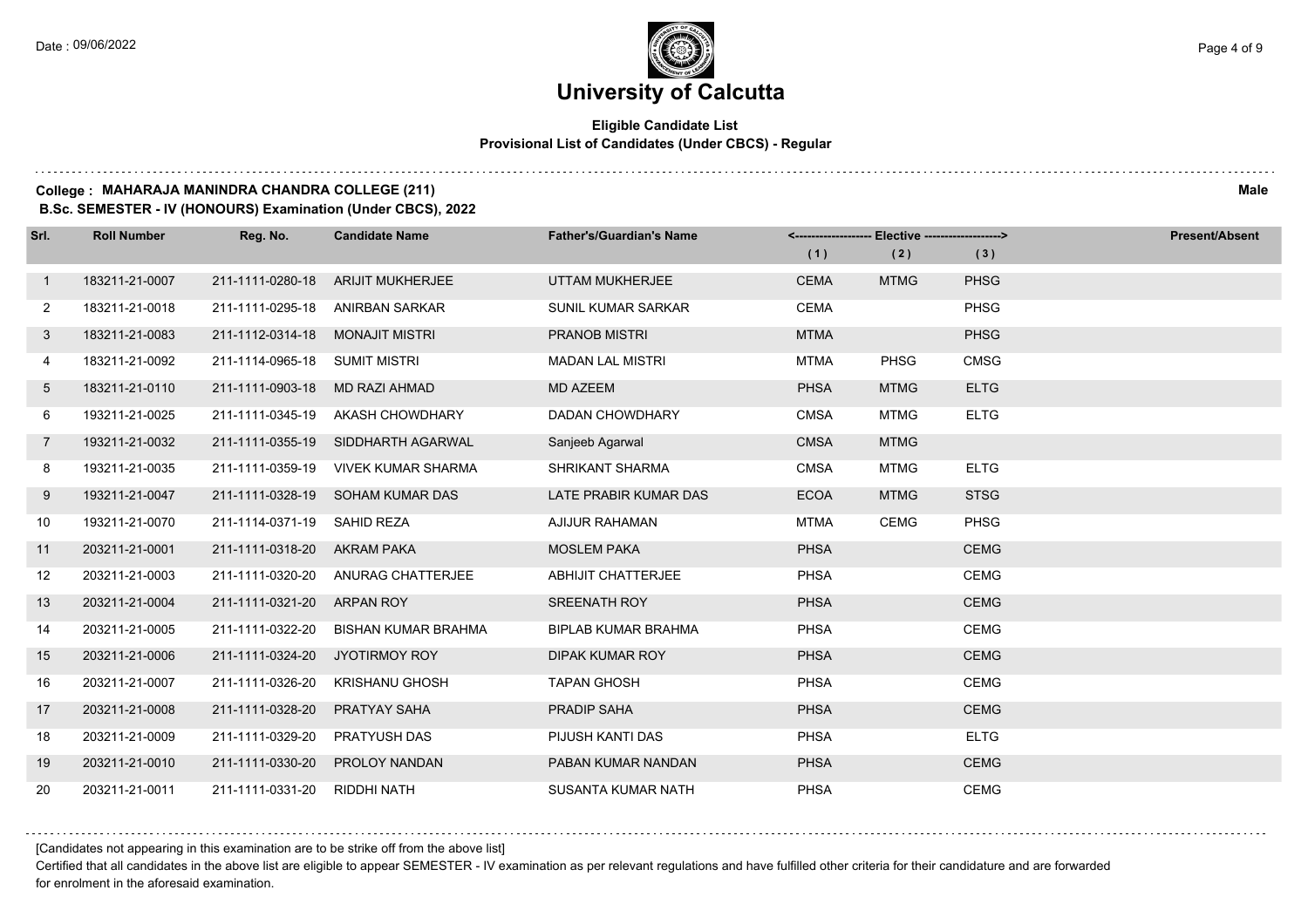### **Eligible Candidate List Provisional List of Candidates (Under CBCS) - Regular**

### **College : MAHARAJA MANINDRA CHANDRA COLLEGE (211) Male**

**B.Sc. SEMESTER - IV (HONOURS) Examination (Under CBCS), 2022**

| Srl. | <b>Roll Number</b> | Reg. No.         | <b>Candidate Name</b>          | <b>Father's/Guardian's Name</b> | <-------------------- Elective ------------------> |             |             | <b>Present/Absent</b> |
|------|--------------------|------------------|--------------------------------|---------------------------------|----------------------------------------------------|-------------|-------------|-----------------------|
|      |                    |                  |                                |                                 | (1)                                                | (2)         | (3)         |                       |
| 21   | 203211-21-0012     | 211-1111-0332-20 | <b>SAMIRAN PODDER</b>          | <b>RANADHIR PODDER</b>          | <b>PHSA</b>                                        |             | <b>CEMG</b> |                       |
| 22   | 203211-21-0013     | 211-1111-0334-20 | <b>SUMIT DAS</b>               | SHYAM PADA DAS                  | <b>PHSA</b>                                        |             | <b>ELTG</b> |                       |
| 23   | 203211-21-0014     |                  | 211-1111-0335-20 AKASHPU TARUN | AKASHPU VENKAT RAO              | <b>PHSA</b>                                        |             | <b>CMSG</b> |                       |
| 24   | 203211-21-0015     | 211-1111-0336-20 | AMIYA MOHANTA                  | <b>MALAY KR MOHANTA</b>         | <b>PHSA</b>                                        |             | <b>CMSG</b> |                       |
| 25   | 203211-21-0016     | 211-1111-0337-20 | ANIRBAN MULLICK                | <b>AKHIL MULLICK</b>            | <b>PHSA</b>                                        |             | <b>CMSG</b> |                       |
| 26   | 203211-21-0018     | 211-1111-0339-20 | ARABINDA MALAKAR               | <b>ALIK MALAKAR</b>             | <b>PHSA</b>                                        |             | <b>CMSG</b> |                       |
| 27   | 203211-21-0019     | 211-1111-0341-20 | <b>GOBINDA PAUL</b>            | <b>SHYAMAL PAUL</b>             | <b>PHSA</b>                                        |             | <b>CMSG</b> |                       |
| 28   | 203211-21-0020     | 211-1111-0343-20 | KOUSTAB SARKAR                 | LAKHMI NARAYAN SARKAR           | <b>PHSA</b>                                        |             | <b>CEMG</b> |                       |
| 29   | 203211-21-0021     | 211-1111-0347-20 | TIRTHANKAR BHATTACHARYA        | BAPPADITYA BHATTACHARYA         | <b>PHSA</b>                                        |             | <b>CMSG</b> |                       |
| 30   | 203211-21-0022     | 211-1111-0349-20 | AYUSH DAS                      | <b>ATANU DAS</b>                | <b>PHSA</b>                                        |             | <b>ELTG</b> |                       |
| 31   | 203211-21-0025     | 211-1111-0353-20 | NILANJAN BANIK                 | <b>NARAYAN BANIK</b>            | <b>PHSA</b>                                        |             | <b>ELTG</b> |                       |
| 32   | 203211-21-0026     | 211-1111-0354-20 | <b>PIYAS GHOSH</b>             | SISIR GHOSH                     | <b>PHSA</b>                                        |             | <b>CEMG</b> |                       |
| 33   | 203211-21-0027     | 211-1111-0355-20 | <b>PRATIK PAUL</b>             | <b>PRAVASH PAUL</b>             | <b>PHSA</b>                                        |             | <b>CEMG</b> |                       |
| 34   | 203211-21-0028     | 211-1111-0356-20 | <b>SUPRATIM DAS</b>            | SUBRATA DAS                     | <b>PHSA</b>                                        |             | <b>CMSG</b> |                       |
| 35   | 203211-21-0030     | 211-1111-0359-20 | AGNIBESH DE                    | <b>RATAN KUMAR DE</b>           | <b>CEMA</b>                                        | <b>PHSG</b> | <b>MTMG</b> |                       |
| 36   | 203211-21-0031     | 211-1111-0361-20 | AKASH PATHAK                   | PRAKASH KUMAR PATHAK            | <b>CEMA</b>                                        |             | <b>MTMG</b> |                       |
| 37   | 203211-21-0032     | 211-1111-0362-20 | ANKIT SINGH                    | <b>BINAY KUMAR SINGH</b>        | <b>CEMA</b>                                        |             | <b>MTMG</b> |                       |
| 38   | 203211-21-0033     | 211-1111-0365-20 | ARNAB ACHARYA                  | <b>GAUTAM ACHARYA</b>           | <b>CEMA</b>                                        |             | <b>MTMG</b> |                       |
| 39   | 203211-21-0034     | 211-1111-0368-20 | <b>BISWAYAN PAL</b>            | <b>BISWANATH PAL</b>            | <b>CEMA</b>                                        |             | <b>MTMG</b> |                       |
| 40   | 203211-21-0036     | 211-1111-0372-20 | KAUSTAV SAMANTA                | <b>KARTICK SAMANTA</b>          | <b>CEMA</b>                                        |             | <b>MTMG</b> |                       |

[Candidates not appearing in this examination are to be strike off from the above list]

Certified that all candidates in the above list are eligible to appear SEMESTER - IV examination as per relevant regulations and have fulfilled other criteria for their candidature and are forwarded for enrolment in the aforesaid examination.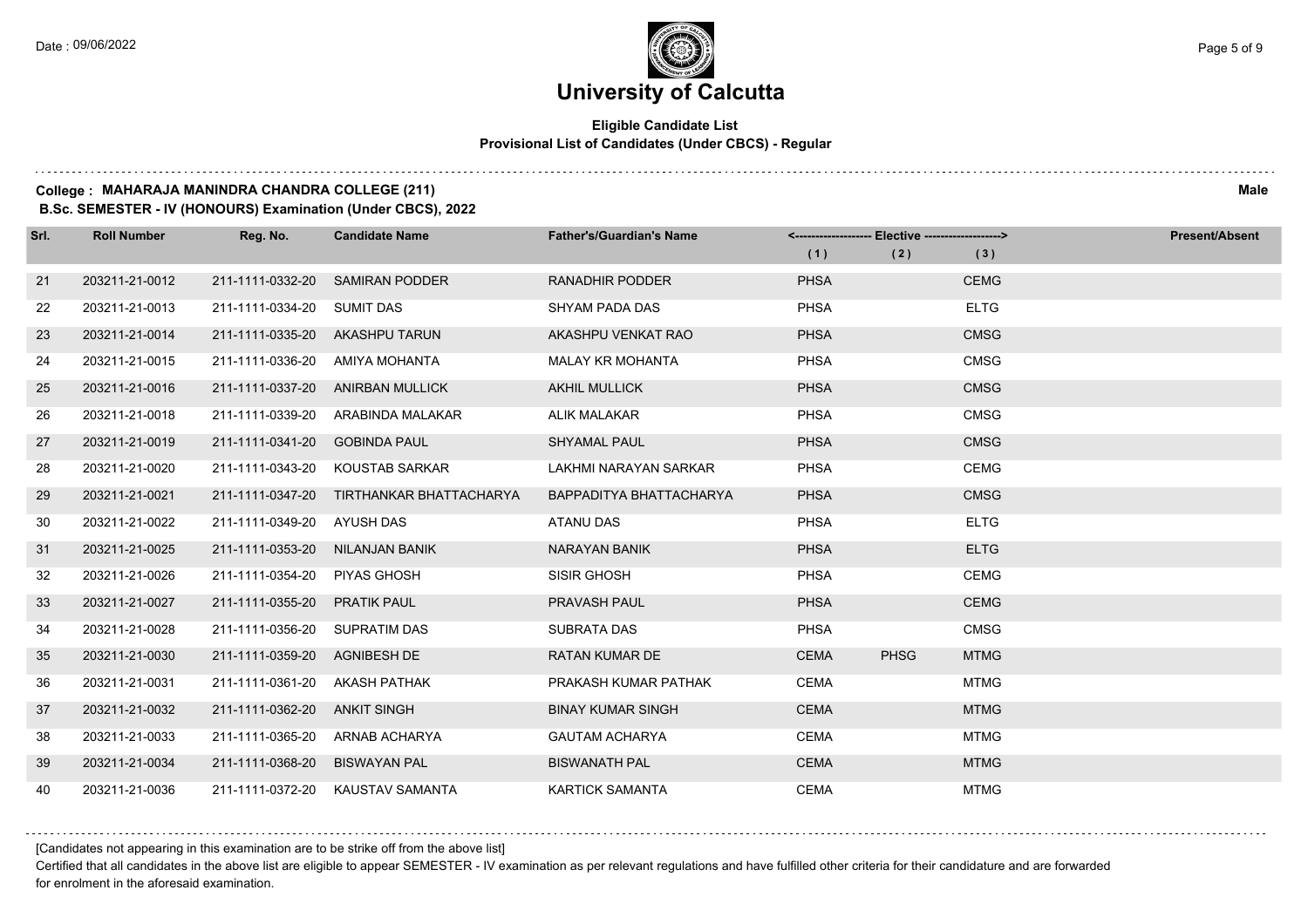### **Eligible Candidate List Provisional List of Candidates (Under CBCS) - Regular**

#### **College : MAHARAJA MANINDRA CHANDRA COLLEGE (211) Male**

**B.Sc. SEMESTER - IV (HONOURS) Examination (Under CBCS), 2022**

| Srl. | <b>Roll Number</b> | Reg. No.                     | <b>Candidate Name</b>               | <b>Father's/Guardian's Name</b>             | <------------------- Elective ------------------> |     |             | <b>Present/Absent</b> |
|------|--------------------|------------------------------|-------------------------------------|---------------------------------------------|---------------------------------------------------|-----|-------------|-----------------------|
|      |                    |                              |                                     |                                             | (1)                                               | (2) | (3)         |                       |
| 41   | 203211-21-0037     | 211-1111-0376-20             | <b>RITAM JASH</b>                   | <b>RAJU JASH</b>                            | <b>CEMA</b>                                       |     | <b>MTMG</b> |                       |
| 42   | 203211-21-0038     |                              | 211-1111-0377-20 ROUNAK CHAKRABARTI | <b>RATHIN CHAKRABARTI</b>                   | <b>CEMA</b>                                       |     | <b>MTMG</b> |                       |
| 43   | 203211-21-0039     |                              | 211-1111-0383-20 SOUMYAJIT GHORUI   | PRASANTA GHORUI                             | <b>CEMA</b>                                       |     | <b>MTMG</b> |                       |
| 44   | 203211-21-0041     | 211-1111-0389-20             | SOHEL RANA                          | <b>HAPIZUL ISLAM</b>                        | <b>CEMA</b>                                       |     | <b>MTMG</b> |                       |
| 45   | 203211-21-0043     | 211-1111-0393-20             | <b>ARIJIT SEN</b>                   | <b>SANJIB SEN</b>                           | <b>MTMA</b>                                       |     | <b>CEMG</b> |                       |
| 46   | 203211-21-0044     | 211-1111-0397-20 PRITAM DAS  |                                     | <b>NIKHIL DAS</b>                           | <b>MTMA</b>                                       |     | <b>CEMG</b> |                       |
| 47   | 203211-21-0045     | 211-1111-0398-20             | <b>RAJAT MAJUMDER</b>               | <b>RAJU MAJUMDER</b>                        | <b>MTMA</b>                                       |     | <b>CMSG</b> |                       |
| 48   | 203211-21-0046     | 211-1111-0399-20             | RANADHIR BANERJEE                   | <b>MURARI BANERJEE</b>                      | <b>MTMA</b>                                       |     | <b>STSG</b> |                       |
| 49   | 203211-21-0048     | 211-1111-0403-20 AKASH GUHA  |                                     | <b>BISWANATH GUHA</b>                       | <b>MTMA</b>                                       |     | <b>CMSG</b> |                       |
| 50   | 203211-21-0049     | 211-1111-0404-20             | ARGHA MALLICK                       | <b>AKHAY MALLICK</b>                        | <b>MTMA</b>                                       |     | <b>CMSG</b> |                       |
| 51   | 203211-21-0050     | 211-1111-0408-20             | DHIRAN KUMAR RAY                    | <b>RAM ADHAR RAY</b>                        | <b>MTMA</b>                                       |     | <b>STSG</b> |                       |
| 52   | 203211-21-0051     | 211-1111-0412-20 SOURAV SHEE |                                     | <b>SUDARSON SHEE</b>                        | <b>MTMA</b>                                       |     | <b>STSG</b> |                       |
| 53   | 203211-21-0052     | 211-1111-0414-20 SUMAN JANA  |                                     | <b>SUNIL JANA</b>                           | <b>MTMA</b>                                       |     | <b>STSG</b> |                       |
| 54   | 203211-21-0053     |                              | 211-1111-0417-20 ANKAN BHATTACHARYA | AMITAVA BHATTACHARYA                        | <b>ECOA</b>                                       |     | <b>JORG</b> |                       |
| 55   | 203211-21-0054     | 211-1111-0420-20             | <b>BISHAL BARMA</b>                 | <b>JETANDAR BARMA</b>                       | <b>ECOA</b>                                       |     | <b>PLSG</b> |                       |
| 56   | 203211-21-0055     | 211-1111-0423-20             | ROHAN DAS                           | <b>RANJAN DAS</b>                           | <b>ECOA</b>                                       |     | <b>PLSG</b> |                       |
| 57   | 203211-21-0056     |                              | 211-1111-0426-20 ASHUTOSH GUPTA     | <b>UMA KANT GUPTA</b>                       | <b>ECOA</b>                                       |     | <b>STSG</b> |                       |
| 58   | 203211-21-0057     | 211-1111-0427-20             | <b>DANISH KAISER</b>                | <b>ABU KAISER</b>                           | <b>ECOA</b>                                       |     | <b>STSG</b> |                       |
| 59   | 203211-21-0058     | 211-1111-0430-20 SAKHAR SAHA |                                     | SHIB SANKAR SAHA                            | <b>ECOA</b>                                       |     | <b>STSG</b> |                       |
| 60   | 203211-21-0059     | 211-1111-0431-20             | SANKHA BANDYOPADHYAY                | <b>SURJYA KANTA</b><br><b>BANDYOPADHYAY</b> | <b>ECOA</b>                                       |     | <b>STSG</b> |                       |

[Candidates not appearing in this examination are to be strike off from the above list]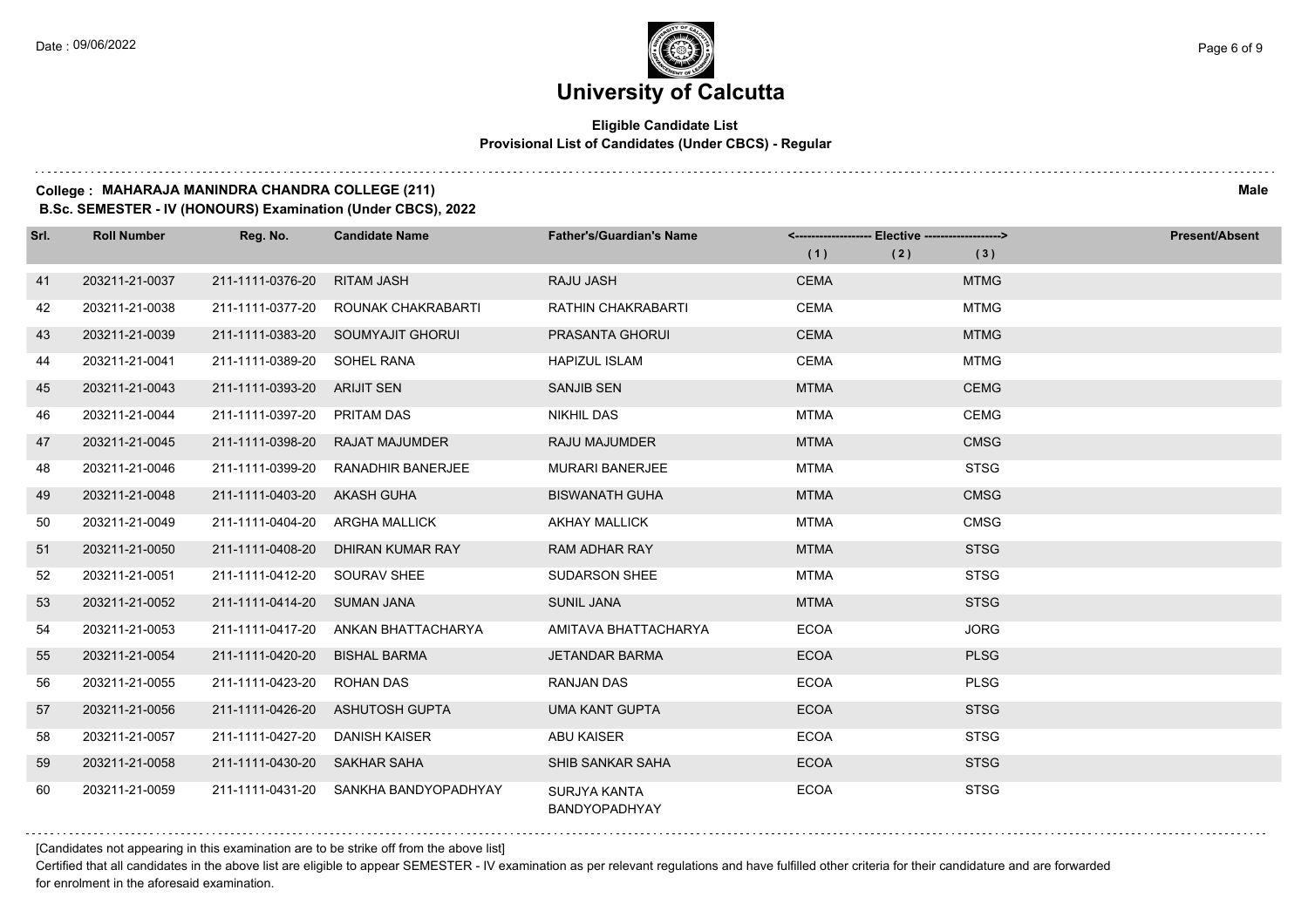### **Eligible Candidate List Provisional List of Candidates (Under CBCS) - Regular**

### **College : MAHARAJA MANINDRA CHANDRA COLLEGE (211) Male**

**B.Sc. SEMESTER - IV (HONOURS) Examination (Under CBCS), 2022**

| Srl. | <b>Roll Number</b> | Reg. No.                       | <b>Candidate Name</b>              | <b>Father's/Guardian's Name</b> | <-------------------- Elective -------------------><br>(1) | (2) | (3)         | <b>Present/Absent</b> |
|------|--------------------|--------------------------------|------------------------------------|---------------------------------|------------------------------------------------------------|-----|-------------|-----------------------|
| 61   | 203211-21-0060     | 211-1111-0432-20               | SOUMYO TALUKDER                    | <b>SAMIR TALUKDER</b>           | <b>ECOA</b>                                                |     | <b>STSG</b> |                       |
| 62   | 203211-21-0061     | 211-1111-0433-20               | SWAYATTA BANERJEE                  | <b>BHOLA NATH BANERJEE</b>      | <b>ECOA</b>                                                |     | <b>PLSG</b> |                       |
| 63   | 203211-21-0063     | 211-1111-0438-20               | <b>DEBOJIT PAL</b>                 | <b>DIBYENDU PAL</b>             | <b>CMSA</b>                                                |     | <b>ELTG</b> |                       |
| 64   | 203211-21-0064     | 211-1111-0439-20 DEEP SAHA     |                                    | <b>SUJIT SAHA</b>               | <b>CMSA</b>                                                |     | <b>ELTG</b> |                       |
| 65   | 203211-21-0065     |                                | 211-1111-0442-20 SUJAN MUKHERJEE   | <b>SUREN MUKHERJEE</b>          | <b>CMSA</b>                                                |     | <b>ELTG</b> |                       |
| 66   | 203211-21-0066     |                                | 211-1111-0443-20 SUVENDU CHOWDHURY | <b>DEBASHIS CHOWDHURY</b>       | <b>CMSA</b>                                                |     | <b>ELTG</b> |                       |
| 67   | 203211-21-0067     | 211-1111-0445-20 ARGHA SEN     |                                    | <b>DEBASIS SEN</b>              | <b>CMSA</b>                                                |     | <b>ELTG</b> |                       |
| 68   | 203211-21-0068     |                                | 211-1111-0448-20 AYUSH KUMAR SINGH | UPENDRA KUMAR SINGH             | <b>CMSA</b>                                                |     | <b>PHSG</b> |                       |
| 69   | 203211-21-0069     | 211-1111-0450-20 HRITIK DEY    |                                    | <b>HARANATH DEY</b>             | <b>CMSA</b>                                                |     | <b>PHSG</b> |                       |
| 70   | 203211-21-0070     | 211-1111-0453-20               | RONITH GOON                        | <b>RAMEN GOON</b>               | <b>CMSA</b>                                                |     | <b>PHSG</b> |                       |
| 71   | 203211-21-0071     | 211-1111-0457-20 SINCHAN NANDY |                                    | PRADIP NANDY                    | <b>CMSA</b>                                                |     | <b>PHSG</b> |                       |
| 72   | 203211-21-0072     |                                | 211-1111-0458-20 SNEHASIS KUNDU    | <b>BASUDEV KUNDU</b>            | <b>CMSA</b>                                                |     | <b>PHSG</b> |                       |
| 73   | 203211-21-0073     | 211-1111-0459-20 SOUGATA ROY   |                                    | NIRMAL ROY                      | <b>CMSA</b>                                                |     | <b>PHSG</b> |                       |
| 74   | 203211-21-0074     | 211-1111-0460-20               | SOUMOJIT ROY                       | <b>MANOJ ROY</b>                | <b>CMSA</b>                                                |     | <b>PHSG</b> |                       |
| 75   | 203211-21-0075     |                                | 211-1111-0461-20 SOUMYADEEP DEY    | <b>SUKHAMOY DEY</b>             | <b>CMSA</b>                                                |     | <b>PHSG</b> |                       |
| 76   | 203211-21-0076     | 211-1111-0469-20               | <b>BISWAJIT RAY</b>                | <b>MANIK RAY</b>                | <b>CMSA</b>                                                |     | <b>STSG</b> |                       |
| 77   | 203211-21-0079     |                                | 211-1112-0352-20 SUPRADEEP MONDAL  | NIRMAL KUMAR MONDAL             | <b>PHSA</b>                                                |     | <b>ELTG</b> |                       |
| 78   | 203211-21-0080     | 211-1112-0363-20 APURBA SUTAR  |                                    | <b>SANKAR SUTAR</b>             | <b>CEMA</b>                                                |     | <b>MTMG</b> |                       |
| 79   | 203211-21-0081     | 211-1112-0380-20 SUSHOVAN DAS  |                                    | <b>SAMIR DAS</b>                | <b>CEMA</b>                                                |     | <b>MTMG</b> |                       |
| 80   | 203211-21-0082     | 211-1112-0391-20 AMIT DAS      |                                    | <b>SHISHIR DAS</b>              | <b>MTMA</b>                                                |     | <b>CEMG</b> |                       |

[Candidates not appearing in this examination are to be strike off from the above list]

Certified that all candidates in the above list are eligible to appear SEMESTER - IV examination as per relevant regulations and have fulfilled other criteria for their candidature and are forwarded for enrolment in the aforesaid examination.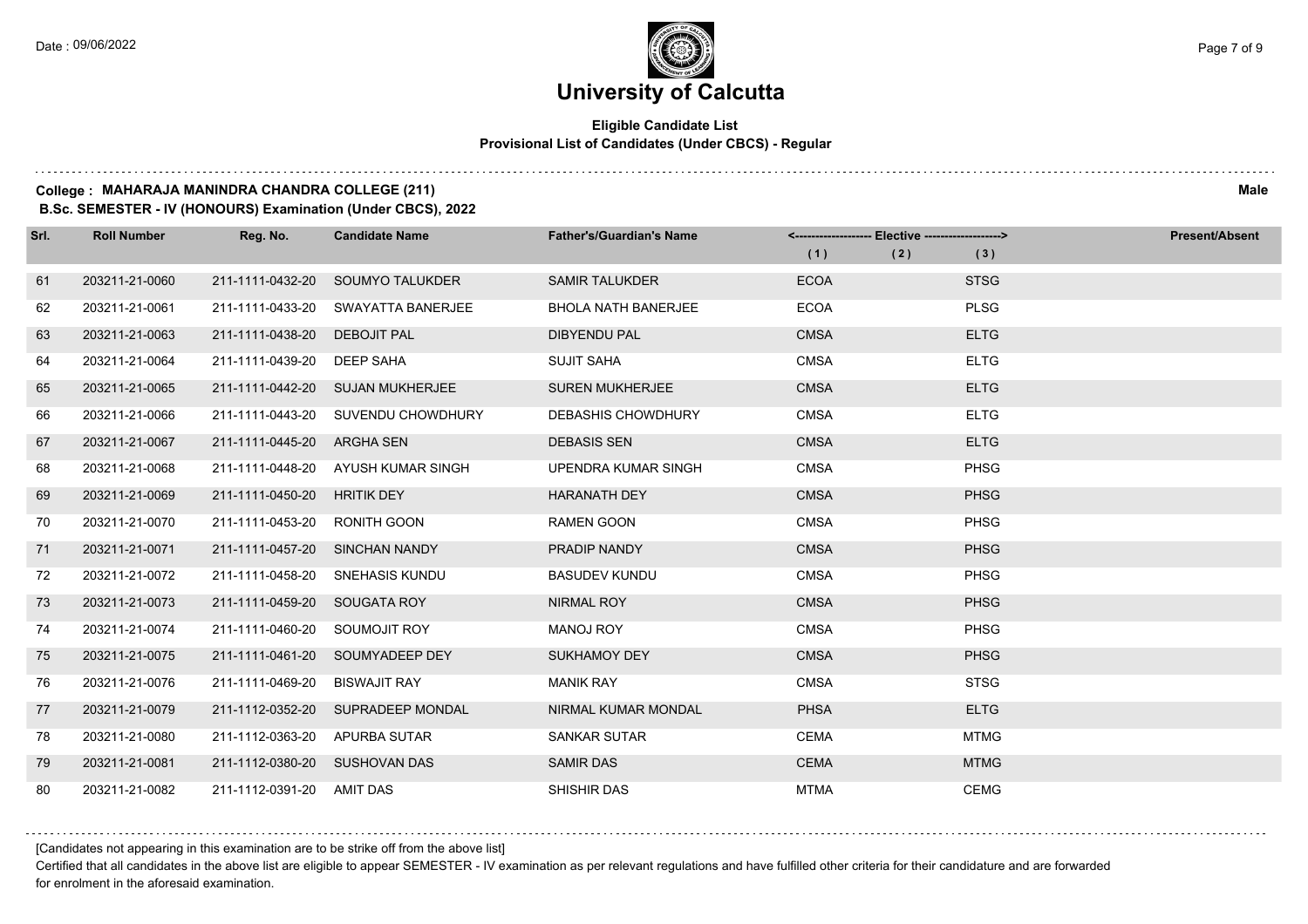### **Eligible Candidate List Provisional List of Candidates (Under CBCS) - Regular**

### **College : MAHARAJA MANINDRA CHANDRA COLLEGE (211) Male**

**B.Sc. SEMESTER - IV (HONOURS) Examination (Under CBCS), 2022**

| Srl. | <b>Roll Number</b> | Reg. No.                       | <b>Candidate Name</b>              | <b>Father's/Guardian's Name</b> |             | <-------------------- Elective ------------------> |             | <b>Present/Absent</b> |
|------|--------------------|--------------------------------|------------------------------------|---------------------------------|-------------|----------------------------------------------------|-------------|-----------------------|
|      |                    |                                |                                    |                                 | (1)         | (2)                                                | (3)         |                       |
| 81   | 203211-21-0083     | 211-1112-0402-20               | SUDIP DAS                          | <b>JAGANNATH DAS</b>            | <b>MTMA</b> |                                                    | <b>CEMG</b> |                       |
| 82   | 203211-21-0084     | 211-1112-0407-20               | ANIMESH MONDAL                     | LAKSHMAN CHANDRA MONDAL         | <b>MTMA</b> |                                                    | <b>STSG</b> |                       |
| 83   | 203211-21-0085     | 211-1112-0437-20 AVAS SAHA     |                                    | <b>GOUTAM SAHA</b>              | <b>CMSA</b> |                                                    | <b>ELTG</b> |                       |
| 84   | 203211-21-0086     |                                | 211-1112-0441-20 SOUMYADEEP MONDAL | <b>TAPAN KUMAR MONDAL</b>       | <b>CMSA</b> |                                                    | <b>ELTG</b> |                       |
| 85   | 203211-21-0087     | 211-1112-0467-20               | ABHISHEK ROY                       | <b>TAHALAL ROY</b>              | <b>CMSA</b> |                                                    | <b>PHSG</b> |                       |
| 86   | 203211-21-0088     | 211-1114-0333-20               | SAYAN PAUL                         | <b>SANJIT PAUL</b>              | <b>PHSA</b> |                                                    | <b>CEMG</b> |                       |
| 87   | 203211-21-0089     | 211-1114-0348-20 ARNAB MAITY   |                                    | <b>INDRAJIT MAITY</b>           | <b>PHSA</b> |                                                    | <b>ELTG</b> |                       |
| 88   | 203211-21-0090     | 211-1114-0369-20               | DAIPAYAN ROY                       | DIPAK KUMAR ROY                 | <b>CEMA</b> | <b>PHSG</b>                                        | <b>MTMG</b> |                       |
| 89   | 203211-21-0091     | 211-1114-0384-20 SUBHAJIT NATH |                                    | <b>GOBINDA NATH</b>             | <b>CEMA</b> |                                                    | <b>MTMG</b> |                       |
| 90   | 203211-21-0092     | 211-1114-0400-20               | <b>SOUMIK PATRA</b>                | <b>SUKDEB PATRA</b>             | <b>MTMA</b> |                                                    | <b>CEMG</b> |                       |
| 91   | 203211-21-0094     | 211-1114-0411-20 SOUGATA PAUL  |                                    | UTTAM KUMAR PAUL                | <b>MTMA</b> |                                                    | <b>STSG</b> |                       |
| 92   | 203211-21-0095     | 211-1114-0462-20 SRIJIT PAL    |                                    | <b>BUDDHADEV PAL</b>            | <b>CMSA</b> |                                                    | <b>ELTG</b> |                       |
| 93   | 203211-21-0096     |                                | 211-1114-0463-20 SUBHAMOY PAUL     | <b>SUJIT PAUL</b>               | <b>CMSA</b> |                                                    | <b>PHSG</b> |                       |
| 94   | 203211-21-0097     | 211-1114-0470-20               | <b>DEBARPAN MONDAL</b>             | <b>SUKUMAR MONDAL</b>           | <b>CMSA</b> |                                                    | <b>STSG</b> |                       |
| 95   | 203211-21-0098     | 211-1115-0316-20               | <b>ADIL ZAHIDEE</b>                | <b>ANWAR ZAHID</b>              | <b>PHSA</b> |                                                    | <b>CEMG</b> |                       |
| 96   | 203211-21-0099     | 211-1115-0396-20               | MD IFTEKHAR ANSARI                 | <b>MD IQBAL ANSARI</b>          | <b>MTMA</b> |                                                    | <b>CEMG</b> |                       |
| 97   | 203211-21-0100     | 211-1115-0410-20               | MD WAHID REJA                      | <b>MD YOUNUS ALI</b>            | <b>MTMA</b> | <b>PHSG</b>                                        | <b>STSG</b> |                       |
| 98   | 203211-21-0101     | 012-1112-1580-18               | <b>BENAMRO HAJARI</b>              | <b>MRINAL KANTI HAJARI</b>      | <b>PHSA</b> |                                                    | <b>CEMG</b> |                       |
| 99   | 203211-21-0102     |                                | 144-1111-1359-18 SUBHAJIT MAJUMDAR | <b>DIPAK MAJUMDAR</b>           | <b>PHSA</b> |                                                    | <b>CEMG</b> |                       |
| 100  | 203211-21-0103     | 211-1111-1077-20 SUDIPTA DAS   |                                    | <b>SAMIT KUMAR DAS</b>          | <b>PHSA</b> |                                                    | <b>CMSG</b> |                       |

[Candidates not appearing in this examination are to be strike off from the above list]

Certified that all candidates in the above list are eligible to appear SEMESTER - IV examination as per relevant regulations and have fulfilled other criteria for their candidature and are forwarded for enrolment in the aforesaid examination.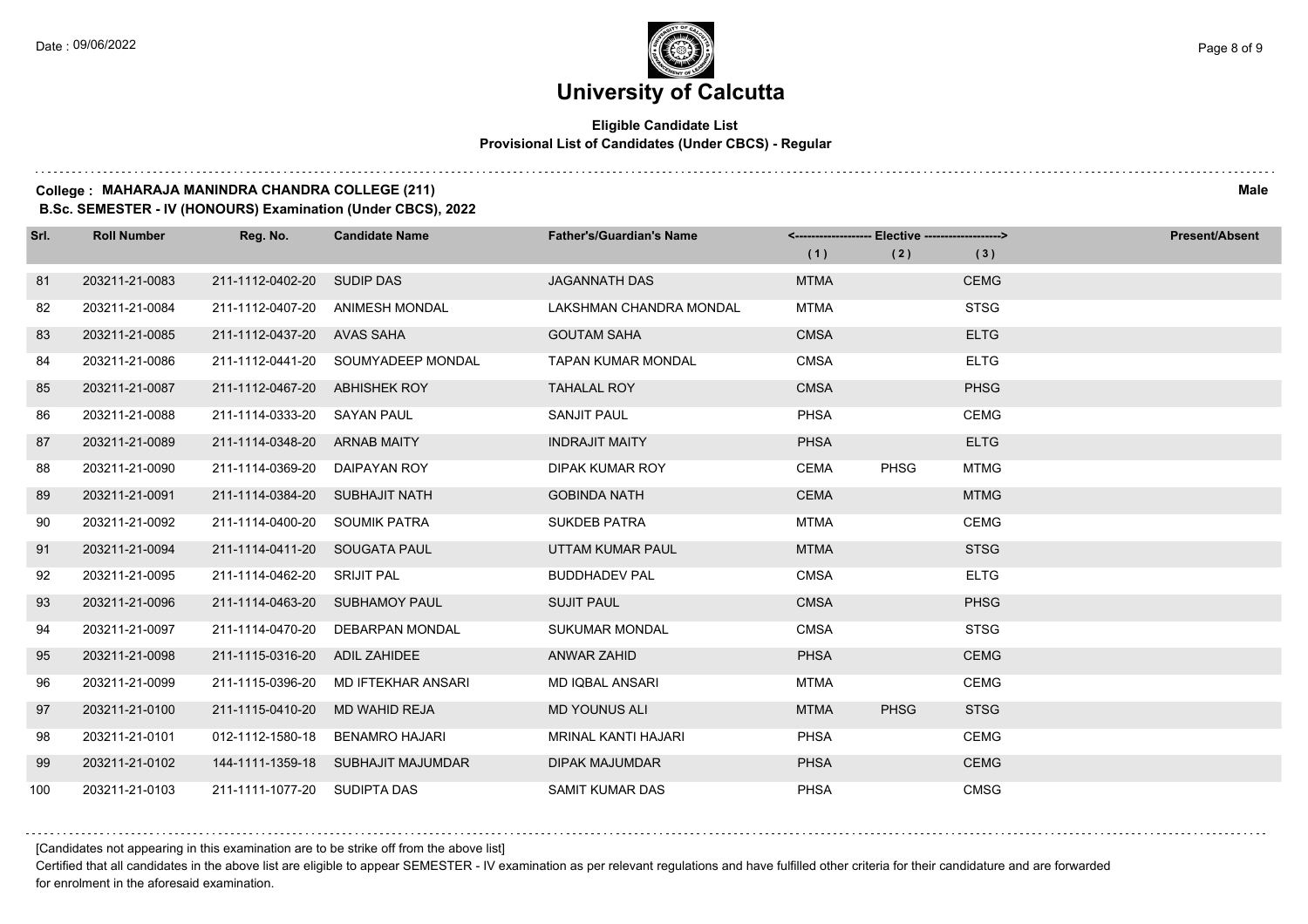### **Eligible Candidate List Provisional List of Candidates (Under CBCS) - Regular**

#### **College : MAHARAJA MANINDRA CHANDRA COLLEGE (211) Male**

**B.Sc. SEMESTER - IV (HONOURS) Examination (Under CBCS), 2022**

| Srl. | <b>Roll Number</b> | Reg. No.                      | <b>Candidate Name</b>                 | <b>Father's/Guardian's Name</b> |             | <-------------------- Elective -------------------> |             | <b>Present/Absent</b> |
|------|--------------------|-------------------------------|---------------------------------------|---------------------------------|-------------|-----------------------------------------------------|-------------|-----------------------|
|      |                    |                               |                                       |                                 | (1)         | (2)                                                 | (3)         |                       |
| 101  | 203211-21-0104     | 211-1111-1115-20 SOURAV BARUA |                                       | SUNIL BARUA                     | <b>CEMA</b> |                                                     | <b>MTMG</b> |                       |
| 102  | 203211-21-0105     |                               | 211-1111-1116-20 KUMAR RATNA DANDAPAT | UTTAM KUMAR DANDAPAT            | <b>MTMA</b> |                                                     | <b>CEMG</b> |                       |
| 103  | 203211-21-0106     | 142-1111-0484-19              | SAYAN DATTA                           | SANJIB DATTA                    | <b>PHSA</b> |                                                     | <b>ELTG</b> |                       |

[Candidates not appearing in this examination are to be strike off from the above list]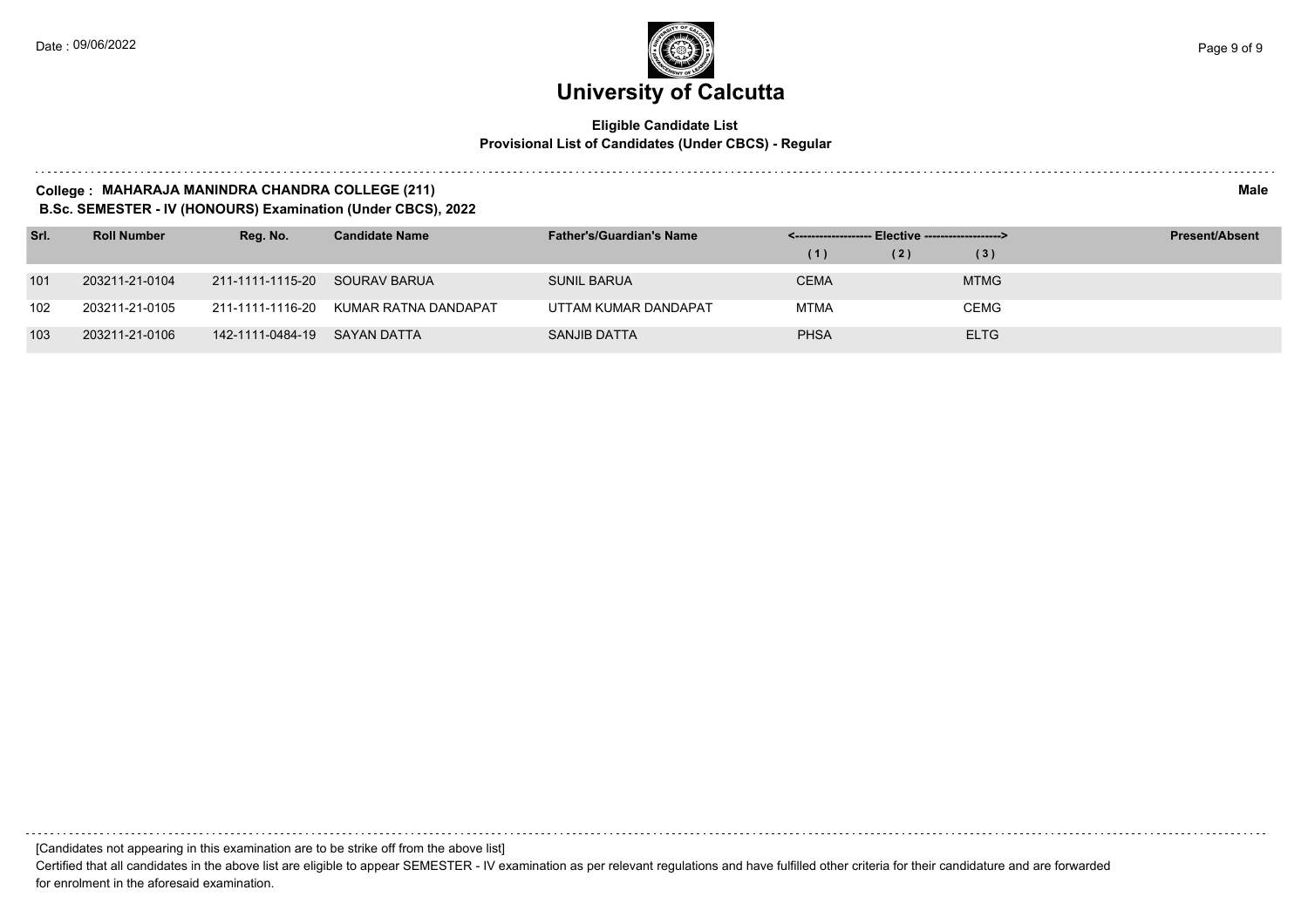## **University of Calcutta**

### **Eligible Candidate List Provisional List of Candidates (Under CBCS) - Regular**

### **College : MAHARAJA MANINDRA CHANDRA COLLEGE (211) Female**

**B.Sc. SEMESTER - IV (GENERAL) Examination (Under CBCS), 2022**

| Srl.           | <b>Roll Number</b> | Reg. No.                       | <b>Candidate Name</b>            | <b>Father's/Guardian's Name</b> | <------------------- Elective ------------------> |             |             | <b>Present/Absent</b> |
|----------------|--------------------|--------------------------------|----------------------------------|---------------------------------|---------------------------------------------------|-------------|-------------|-----------------------|
|                |                    |                                |                                  |                                 | (1)                                               | (2)         | (3)         |                       |
| $\overline{1}$ | 193211-12-0003     | 211-1211-0775-19               | SADAF BANO                       | <b>ATIQUDDIN</b>                | <b>BOTG</b>                                       | ZOOG        | <b>CEMG</b> |                       |
| $\mathbf{2}$   | 203211-12-0001     | 211-1211-0847-20               | ARPITA DAS                       | ASIM KUMAR DAS                  | <b>MTMG</b>                                       | <b>PHSG</b> | <b>CEMG</b> |                       |
| 3              | 203211-12-0002     | 211-1211-0848-20 AUSMITA SINGH |                                  | SANJEEV SINGH                   | <b>MTMG</b>                                       | <b>PHSG</b> | <b>CEMG</b> |                       |
| 4              | 203211-12-0003     | 211-1211-0853-20               | RAJNANDANI YADAV                 | <b>GIRISH RAM YADAV</b>         | <b>MTMG</b>                                       | <b>PHSG</b> | <b>CEMG</b> |                       |
| 5              | 203211-12-0004     | 211-1211-0857-20               | <b>SUMI MALLICK</b>              | <b>JADAB MALLICK</b>            | <b>MTMG</b>                                       | <b>PHSG</b> | <b>CEMG</b> |                       |
| 6              | 203211-12-0005     | 211-1211-0863-20               | ANKITA CHAKRABORTY               | <b>DEBASISH CHAKRABORTY</b>     | <b>MTMG</b>                                       | <b>PHSG</b> | <b>CMSG</b> |                       |
| $\overline{7}$ | 203211-12-0006     |                                | 211-1211-0865-20 ATREYEE MAITRA  | <b>DIPANKAR MAITRA</b>          | <b>MTMG</b>                                       | <b>PHSG</b> | <b>CMSG</b> |                       |
| 8              | 203211-12-0007     | 211-1211-0874-20 ADRIJA SINGHA |                                  | <b>AJIT SINGHA</b>              | ZOOG                                              | <b>BOTG</b> | <b>CEMG</b> |                       |
| 9              | 203211-12-0009     | 211-1211-0877-20               | ARPITA YADAV                     | <b>MANTU YADAV</b>              | ZOOG                                              | <b>BOTG</b> | <b>CEMG</b> |                       |
| 10             | 203211-12-0010     | 211-1211-0883-20               | PINKI THAPA                      | LATE NIL BAHADUR THAPA          | ZOOG                                              | <b>BOTG</b> | <b>CEMG</b> |                       |
| 11             | 203211-12-0011     | 211-1211-0885-20               | <b>RITUSHREE SHAW</b>            | SHIBABRATA SHAW                 | ZOOG                                              | <b>BOTG</b> | <b>CEMG</b> |                       |
| 12             | 203211-12-0012     | 211-1211-0886-20               | RITWIKA HORE                     | <b>SANKAR HORE</b>              | ZOOG                                              | <b>BOTG</b> | <b>CEMG</b> |                       |
| 13             | 203211-12-0013     | 211-1211-0888-20               | SANCHITA SAHA                    | <b>SAMIR SAHA</b>               | ZOOG                                              | <b>BOTG</b> | <b>CEMG</b> |                       |
| 14             | 203211-12-0014     |                                | 211-1211-0891-20 SUCHITA CHANDA  | SUBHAS CHANDRA CHANDA           | ZOOG                                              | <b>BOTG</b> | <b>CEMG</b> |                       |
| 15             | 203211-12-0015     | 211-1211-0893-20               | SUDIPA GHOSH                     | <b>SAMIR KR GHOSH</b>           | ZOOG                                              | <b>BOTG</b> | <b>CEMG</b> |                       |
| 16             | 203211-12-0017     | 211-1211-0897-20               | SMREETI GAIN                     | <b>SAMIR GAIN</b>               | ZOOG                                              | <b>BOTG</b> | <b>CEMG</b> |                       |
| 17             | 203211-12-0018     | 211-1211-0899-20               | <b>DISHA GUHA</b>                | <b>MANOJ GUHA</b>               | ZOOG                                              | <b>BOTG</b> | <b>CEMG</b> |                       |
| 18             | 203211-12-0019     | 211-1211-0900-20               | RIKITAA DUTTA                    | LATE PRADIP DUTTA               | ZOOG                                              | <b>BOTG</b> | <b>CEMG</b> |                       |
| 19             | 203211-12-0020     | 211-1212-0881-20               | MAMPI MAZUMDER                   | ANIL MAZUMDER                   | ZOOG                                              | <b>BOTG</b> | <b>CEMG</b> |                       |
| 20             | 203211-12-0023     |                                | 211-1214-0892-20 SUDESHNA MONDAL | <b>SIBNATH MONDAL</b>           | ZOOG                                              | <b>BOTG</b> | <b>CEMG</b> |                       |

[Candidates not appearing in this examination are to be strike off from the above list]

Certified that all candidates in the above list are eligible to appear SEMESTER - IV examination as per relevant regulations and have fulfilled other criteria for their candidature and are forwarded for enrolment in the aforesaid examination.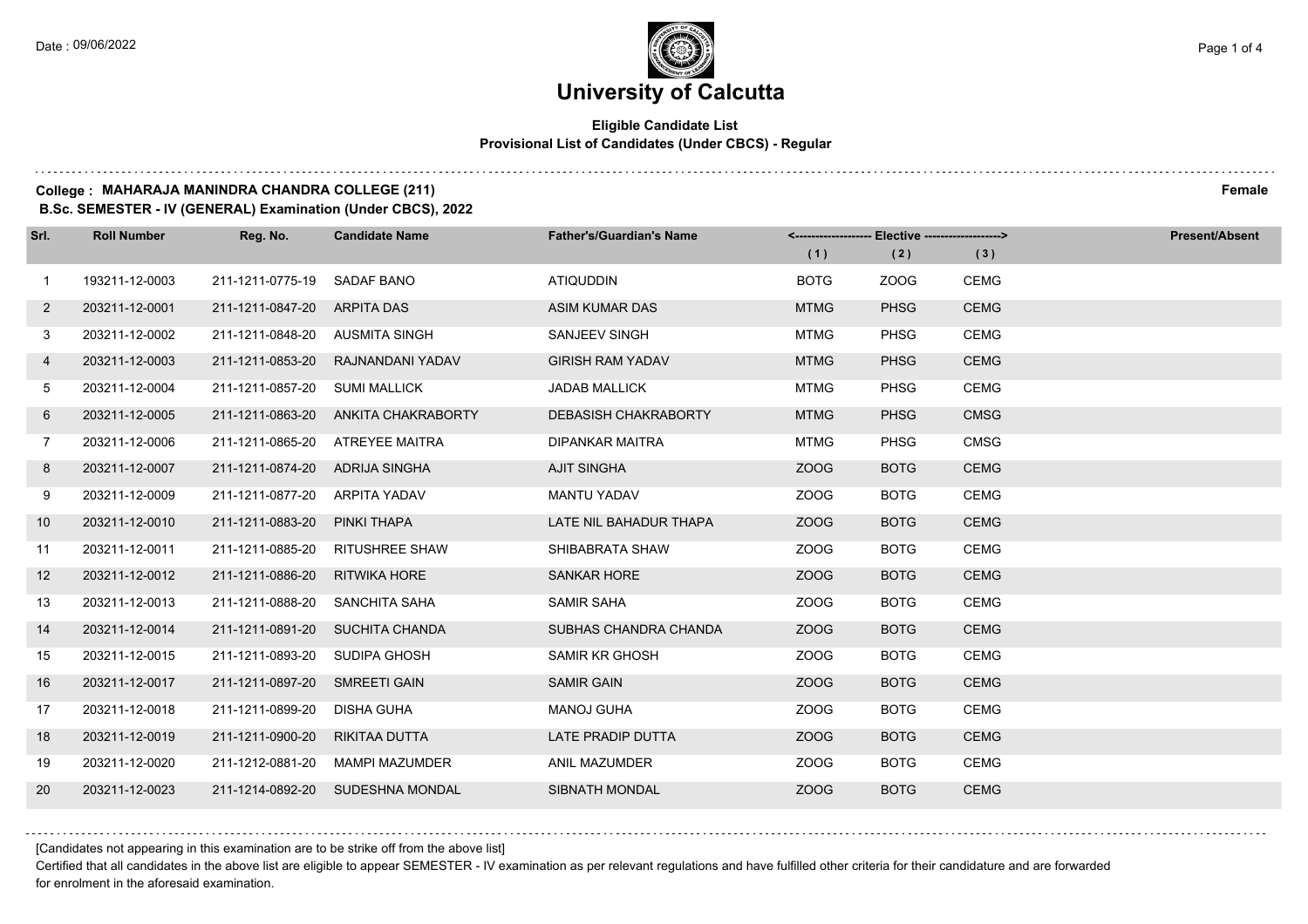### **Eligible Candidate List Provisional List of Candidates (Under CBCS) - Regular**

### **College : MAHARAJA MANINDRA CHANDRA COLLEGE (211) Female**

**B.Sc. SEMESTER - IV (GENERAL) Examination (Under CBCS), 2022**

| Srl. | <b>Roll Number</b> | Rea. No.         | <b>Candidate Name</b>                 | <b>Father's/Guardian's Name</b> |      |             |             | <b>Present/Absent</b> |
|------|--------------------|------------------|---------------------------------------|---------------------------------|------|-------------|-------------|-----------------------|
|      |                    |                  |                                       |                                 | (1)  | (2)         | (3)         |                       |
| 21   | 203211-12-0024     | 211-1214-0895-20 | TRISHNA GHOSH                         | LT. NIRANJAN GHOSH              | ZOOG | <b>BOTG</b> | CEMG        |                       |
| 22   | 203211-12-0025     |                  | 211-1211-1104-20 SYED BENAZIR SHAHEEN | SYED SHAHEEN AHMAD              | ZOOG | <b>BOTG</b> | <b>CEMG</b> |                       |

[Candidates not appearing in this examination are to be strike off from the above list]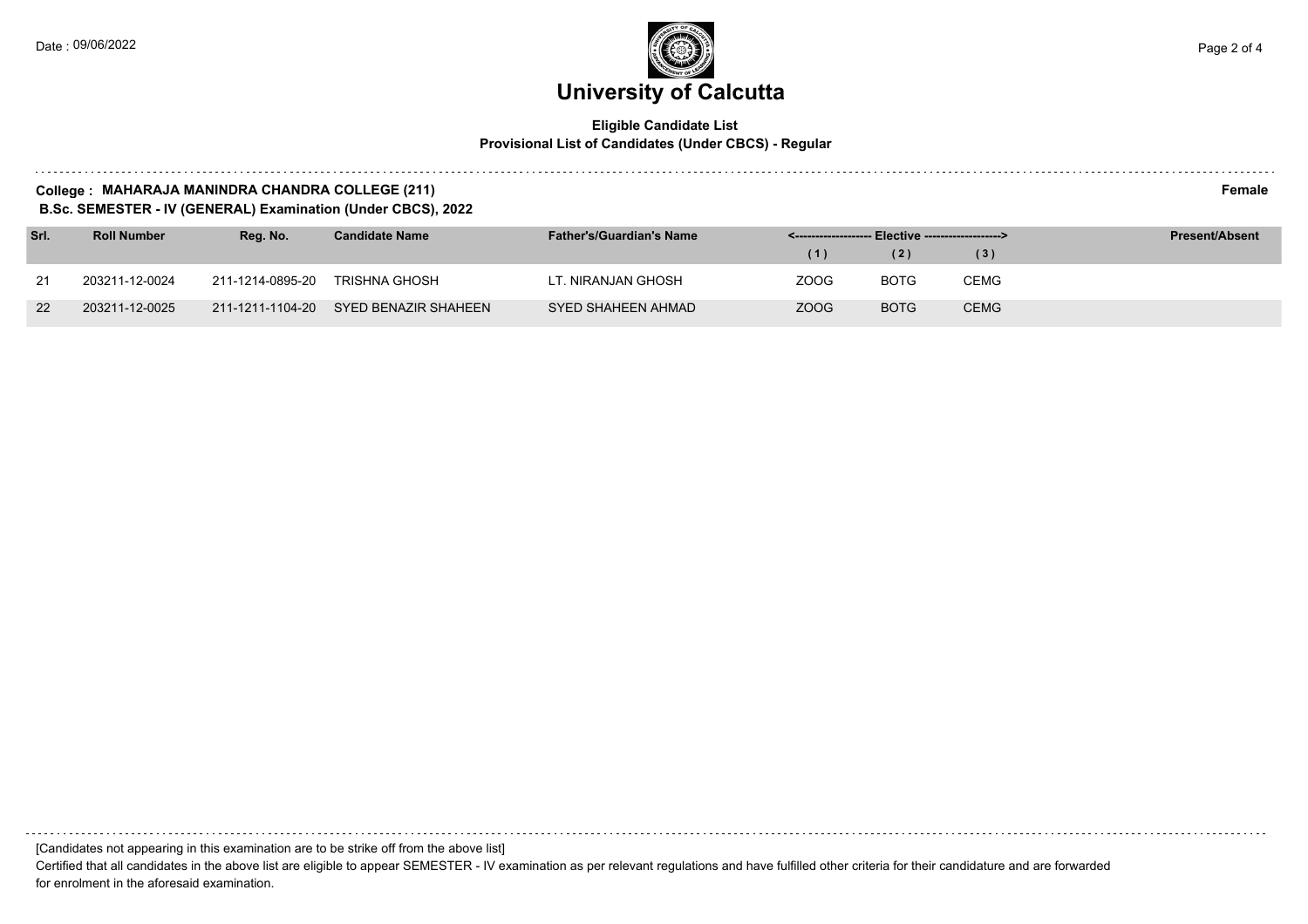### **Eligible Candidate List Provisional List of Candidates (Under CBCS) - Regular**

### **College : MAHARAJA MANINDRA CHANDRA COLLEGE (211) Male**

**B.Sc. SEMESTER - IV (GENERAL) Examination (Under CBCS), 2022**

| Srl.           | <b>Roll Number</b> | Reg. No.                      | <b>Candidate Name</b>                 | <b>Father's/Guardian's Name</b>              |             |             |             | <b>Present/Absent</b> |
|----------------|--------------------|-------------------------------|---------------------------------------|----------------------------------------------|-------------|-------------|-------------|-----------------------|
|                |                    |                               |                                       |                                              | (1)         | (2)         | (3)         |                       |
| $\mathbf{1}$   | 183211-22-0004     |                               | 211-1111-0905-18 SATENDRA KUMAR YADAV | OM PRAKASH YADAV                             | <b>BOTG</b> | ZOOG        | <b>CEMG</b> |                       |
| $\overline{2}$ | 183211-22-0013     |                               | 211-1111-0724-18 RUDRONEEL SAMANTA    | <b>SANJOY SAMANTA</b>                        | <b>CEMG</b> | ZOOG        | <b>BOTG</b> |                       |
| 3              | 183211-22-0020     | 211-1114-0703-18 SANJEET SHAW |                                       | <b>SANJAY SHAW</b>                           | <b>CEMG</b> | <b>MTMG</b> | <b>PHSG</b> |                       |
| 4              | 183211-22-0022     | 211-1111-0710-18 JEET SHAW    |                                       | <b>MUNNA SHAW</b>                            | <b>MTMG</b> | <b>CMSG</b> | <b>STSG</b> |                       |
| 5              | 183211-22-0025     | 211-1111-0714-18 AMIT SHAHI   |                                       | <b>MAHADEV PRASAD SHAHI</b>                  | <b>MTMG</b> | <b>CMSG</b> | <b>ELTG</b> |                       |
| 6              | 183211-22-0026     | 211-1111-0715-18 SAYAN DAS    |                                       | <b>SUMIT KUMAR DAS</b>                       | <b>MTMG</b> | <b>CEMG</b> | <b>PHSG</b> |                       |
| $\overline{7}$ | 193211-22-0008     | 211-1112-0759-19              | <b>RUPAM MONDAL</b>                   | <b>DURLOV MONDAL</b>                         | <b>CEMG</b> | <b>BOTG</b> | ZOOG        |                       |
| 8              | 193211-22-0023     | 211-1114-0752-19              | RAHUL KUMAR SHAW                      | <b>RAM BABU SHAW</b>                         | <b>MTMG</b> | <b>PHSG</b> | <b>CEMG</b> |                       |
| 9              | 203211-22-0001     | 211-1111-0849-20              | <b>BOBBY SHARMA</b>                   | <b>BASISTA SHARMA</b>                        | <b>MTMG</b> | <b>PHSG</b> | <b>CEMG</b> |                       |
| 10             | 203211-22-0002     | 211-1111-0850-20              | <b>GOVIND PANDEY</b>                  | RADHE SHYAM PANDEY                           | <b>MTMG</b> | <b>PHSG</b> | <b>CEMG</b> |                       |
| 11             | 203211-22-0003     | 211-1111-0851-20              | <b>LUCKY PRASAD</b>                   | SURENDRA PRASAD                              | <b>MTMG</b> | <b>PHSG</b> | <b>CEMG</b> |                       |
| 12             | 203211-22-0004     | 211-1111-0852-20              | PRIYOJIT CHAKRABORTY                  | <b>BISWANATH CHAKRABORTY</b>                 | <b>MTMG</b> | <b>PHSG</b> | <b>CEMG</b> |                       |
| 13             | 203211-22-0005     | 211-1111-0854-20              | SAYAN PAL                             | LATE SUSANTA PAL                             | <b>MTMG</b> | <b>PHSG</b> | <b>CEMG</b> |                       |
| 14             | 203211-22-0006     | 211-1111-0856-20              | SUBHADEEP DUTTA<br><b>CHOWDHURY</b>   | NETAI DUTTA CHOWDHURY                        | <b>MTMG</b> | <b>PHSG</b> | <b>CEMG</b> |                       |
| 15             | 203211-22-0008     | 211-1111-0859-20              | SWARNANDU NANDY                       | PROSANTA NANDY                               | <b>MTMG</b> | <b>PHSG</b> | <b>CEMG</b> |                       |
| 16             | 203211-22-0009     | 211-1111-0860-20              | <b>VICTOR BHATTACHARJEE</b>           | <b>SANKAR PRASAD</b><br><b>BHATTACHARJEE</b> | <b>MTMG</b> | <b>PHSG</b> | <b>CEMG</b> |                       |
| 17             | 203211-22-0010     | 211-1111-0861-20              | ABHISHEK KESARWANI                    | <b>BHOLANATH KESARWANI</b>                   | <b>MTMG</b> | <b>PHSG</b> | <b>CMSG</b> |                       |
| 18             | 203211-22-0011     | 211-1111-0862-20              | AMAN RAJ SHARMA                       | KAUSHAL KISHORE SHARMA                       | <b>MTMG</b> | <b>PHSG</b> | <b>CMSG</b> |                       |
| 19             | 203211-22-0012     | 211-1111-0864-20 ASHISH SINGH |                                       | <b>AJAY SINGH</b>                            | <b>MTMG</b> | <b>PHSG</b> | <b>CMSG</b> |                       |
| 20             | 203211-22-0013     | 211-1111-0866-20              | <b>HREET ROY</b>                      | LATE SUBIR ROY                               | <b>MTMG</b> | <b>PHSG</b> | <b>CMSG</b> |                       |

[Candidates not appearing in this examination are to be strike off from the above list]

Certified that all candidates in the above list are eligible to appear SEMESTER - IV examination as per relevant regulations and have fulfilled other criteria for their candidature and are forwarded for enrolment in the aforesaid examination.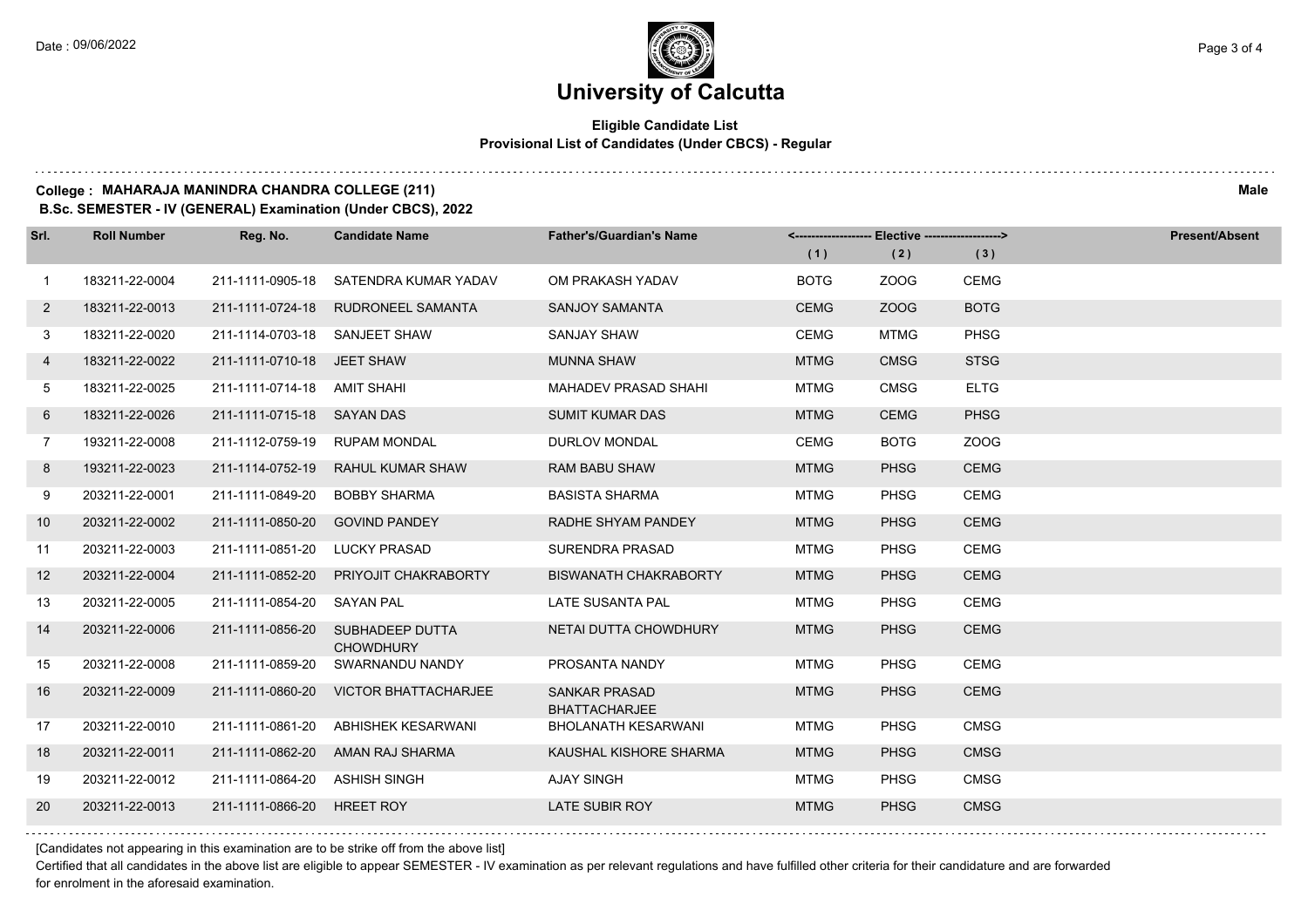### **Eligible Candidate List Provisional List of Candidates (Under CBCS) - Regular**

### **College : MAHARAJA MANINDRA CHANDRA COLLEGE (211) Male**

**B.Sc. SEMESTER - IV (GENERAL) Examination (Under CBCS), 2022**

| Srl. | <b>Roll Number</b> | Reg. No.         | <b>Candidate Name</b>  | <b>Father's/Guardian's Name</b> | <-------------------- Elective -------------------> |             |             | <b>Present/Absent</b> |
|------|--------------------|------------------|------------------------|---------------------------------|-----------------------------------------------------|-------------|-------------|-----------------------|
|      |                    |                  |                        |                                 | (1)                                                 | (2)         | (3)         |                       |
| 21   | 203211-22-0014     | 211-1111-0867-20 | PRITAM MAJUMDER        | NARAYAN MAJUMDER                | <b>MTMG</b>                                         | <b>PHSG</b> | <b>CMSG</b> |                       |
| 22   | 203211-22-0015     | 211-1111-0869-20 | <b>SANDIP SAMANTA</b>  | <b>TAPAS SAMANTA</b>            | <b>MTMG</b>                                         | <b>PHSG</b> | <b>CMSG</b> |                       |
| 23   | 203211-22-0016     | 211-1111-0870-20 | SANTANU CHOWDHURY      | <b>JANARDAN CHOWDHURY</b>       | <b>MTMG</b>                                         | <b>PHSG</b> | <b>CMSG</b> |                       |
| 24   | 203211-22-0017     | 211-1111-0871-20 | <b>VISHAL SINGH</b>    | <b>SANJAY SINGH</b>             | <b>MTMG</b>                                         | <b>PHSG</b> | <b>CMSG</b> |                       |
| 25   | 203211-22-0018     | 211-1111-0872-20 | <b>VIVEK SHAW</b>      | SUBHAS KUMAR SHAW               | <b>MTMG</b>                                         | <b>PHSG</b> | <b>STSG</b> |                       |
| 26   | 203211-22-0020     | 211-1111-0876-20 | ARITRA CHOWDHURY       | <b>AVIJIT CHOWDHURY</b>         | ZOOG                                                | <b>BOTG</b> | <b>CEMG</b> |                       |
| 27   | 203211-22-0021     | 211-1111-0884-20 | <b>RAJ GHOSH</b>       | LATE SADAI GHOSH                | ZOOG                                                | <b>BOTG</b> | <b>CEMG</b> |                       |
| 28   | 203211-22-0022     | 211-1111-0887-20 | <b>RONIT BHUIYA</b>    | RAJARAM BHUIYA                  | ZOOG                                                | <b>BOTG</b> | <b>CEMG</b> |                       |
| 29   | 203211-22-0023     | 211-1111-0889-20 | SHUBHAM DEY            | <b>JOYDEB DEY</b>               | ZOOG                                                | <b>BOTG</b> | <b>CEMG</b> |                       |
| 30   | 203211-22-0024     | 211-1111-0896-20 | <b>GOURAV BANERJEE</b> | <b>GAUTAM BANERJEE</b>          | ZOOG                                                | <b>BOTG</b> | <b>CEMG</b> |                       |
| 31   | 203211-22-0025     | 211-1112-0855-20 | SHUVANKAR BISWAS       | <b>SHEKHAR BISWAS</b>           | <b>MTMG</b>                                         | <b>PHSG</b> | <b>CEMG</b> |                       |
| 32   | 203211-22-0026     | 211-1112-0868-20 | <b>RISHIKESH SHAW</b>  | <b>RAJESH SHAW</b>              | <b>MTMG</b>                                         | <b>PHSG</b> | <b>CMSG</b> |                       |
| 33   | 203211-22-0027     | 211-1112-0879-20 | <b>ASHIK MONDAL</b>    | <b>SANTOSH MONDAL</b>           | ZOOG                                                | <b>BOTG</b> | <b>CEMG</b> |                       |
| 34   | 203211-22-0028     | 211-1112-0880-20 | <b>BIKI DAS</b>        | <b>TAPAN KUMAR DAS</b>          | ZOOG                                                | <b>BOTG</b> | <b>CEMG</b> |                       |
| 35   | 203211-22-0029     | 211-1112-0898-20 | SUDIPTA NASKAR         | DILIP KUMAR NASKAR              | ZOOG                                                | <b>BOTG</b> | <b>CEMG</b> |                       |
| 36   | 203211-22-0031     | 211-1111-1102-20 | <b>SHIBASHIS DUTTA</b> | DHANANJOY DUTTA                 | <b>MTMG</b>                                         | <b>PHSG</b> | <b>CMSG</b> |                       |
| 37   | 203211-22-0032     | 211-1111-1103-20 | <b>RISHABH SAMANTA</b> | <b>PRADIP SAMANTA</b>           | ZOOG                                                | <b>BOTG</b> | <b>CEMG</b> |                       |



[Candidates not appearing in this examination are to be strike off from the above list]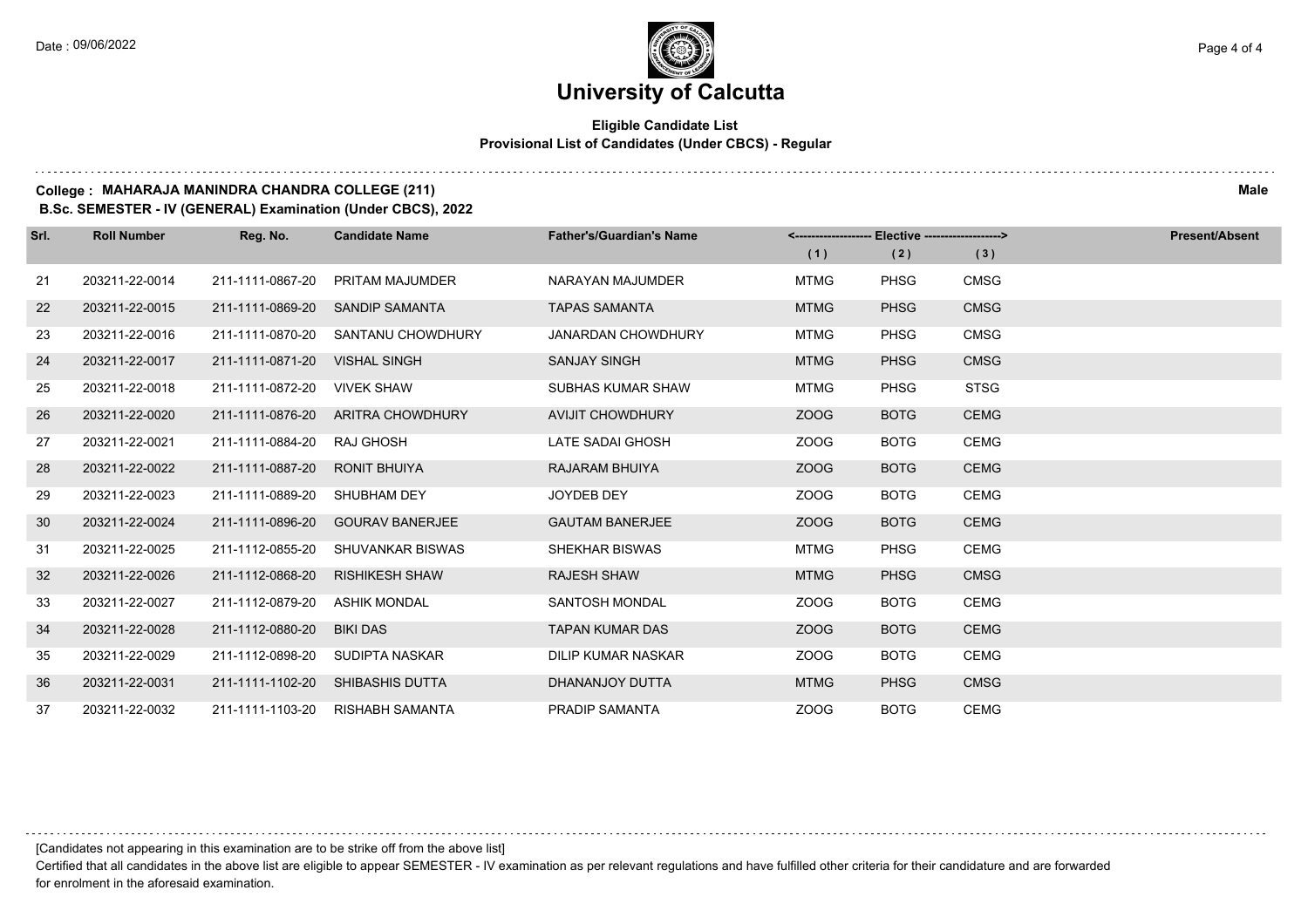### **Eligible Candidate List Provisional List of Candidates (Under CBCS) - Backlog**

### **College : MAHARAJA MANINDRA CHANDRA COLLEGE (211) Male B.Sc. SEMESTER - IV (HONOURS) Examination (Under CBCS), 2022**

| Srl. | <b>Roll Number</b> | Reg. No.                        | <b>Candidate Name</b> | <b>Father's/Guardian's Name</b> |                    |                                                    |     | <b>Present/Absent</b> |  |
|------|--------------------|---------------------------------|-----------------------|---------------------------------|--------------------|----------------------------------------------------|-----|-----------------------|--|
|      |                    |                                 |                       |                                 | (1)                | (2)                                                | (3) | (1)                   |  |
|      | 183211-21-0085     | 211-1112-0321-18 ARGHA ROY      |                       | BHOLA NATH ROY                  | <b>CMSG</b><br>GE4 |                                                    |     |                       |  |
|      | 193211-21-0092     | 211-1111-0272-19 ANIKET BALMIKI |                       | <b>SURESH BALMIKI</b>           |                    | <b>PHSA</b><br>$CC10$ , $CC8$ (TH),<br>SEC-B1 (PR) |     |                       |  |

[Candidates not appearing in this examination are to be strike off from the above list]

Certified that all candidates in the above list are eligible to appear SEMESTER - IV examination with subject(s)/component of subject(s) as mentioned above as per relevant regulations and have fulfilled other criteria for their candidature and are forwarded for enrolment in the aforesaid examination.